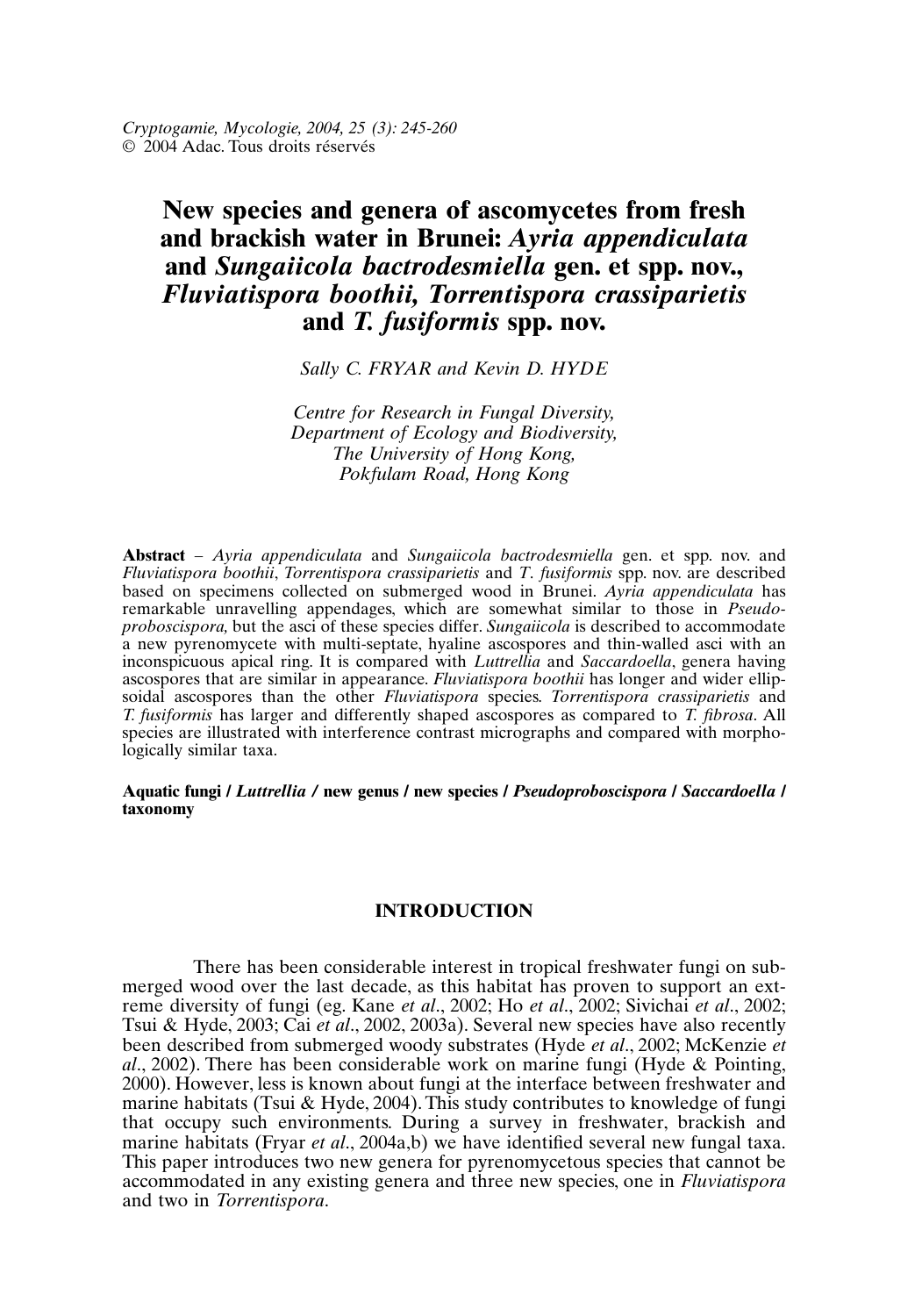# **MATERIALS AND METHODS**

*Study area.* The Tutong River in Brunei feeds into the South China Sea on the Northern western side of Borneo (Fryar *et al*., 2004b). Samples were collected from five sites along the Tutong River and one of its tributaries, the Sungai Kelakas. Data on the physico-chemical conditions of the sites were collected during field sampling and are presented in Table 1. There was generally a gradient of salinity from  $\overline{0}$  to 32‰, but at times of high river flow, all sites had salinity that was effectively 0‰.

**Marine site (Site 1).** The Tutong River at this site was approximately 50 m wide and 8.5 m deep at the mid-point. The riparian vegetation at this point was dominated by the mangrove tree, *Sonneratia caseolaris*., *Avicennia alba* and *Nypa fruticans*. Tidal range was approximately 2 m.

**Brackish site A (Site 2).** Sungai Kelakas at this point was approximately 20 m wide and 2 m deep in the deepest part. The water here was also tidal. A riparian strip borders the river approximately 50 m in width. The strip was inundated in times of high river flow (when the water was effectively fresh) and during high tides. The vegetation was a mixture of *Barringtonia* cf. *racemosa*, *Bruguiera gymnorrhiza*, *Cerbera odallam*, *Ficus* sp. (cf. *microcarpa*), *Gluta velutina*, *Heritiera globosa*, *Hibiscus tiliaceus*, *Nypa fruticans* and *Sonneratia caseolaris*.

**Brackish site B (Site 3).** This site was 100 m upstream of Brackish site A, and had very similar vegetation. However, the topography of the site was more that of a floodplain. The channel at this point was less distinct and not as deep as at Brackish site A (approximately 1 m maximum). Plant growth was not restricted to the riverbanks. Plants grew in the middle of the stream. Water at this site was also tidal.

**Freshwater site (Site 4).** This area was a floodplain with no defined channel. Maximum depth was approximately 1 m. The riverine vegetation was dominated by species associated with disturbance such as *Dillenia suffruticosa*, *Ischaemum barbatum, Scleria* sp., and *Vitex pubescens* together with some regenerating peat swamp species.

**Peat swamp forest (PSF) (Site 5).** Slightly further upstream from the freshwater site was a floodplain with a peat swamp forest. The forest was on

|              | <i>Marine</i> | Brackish A | Brackish B | Fresh   | PSF         |
|--------------|---------------|------------|------------|---------|-------------|
| Salinity (‰) | $0 - 31$      | $0-11.9$   | $0 - 10$   | $0 - 3$ | $\theta$    |
| pH           | $4.8 - 5.6$   | $3.1 - 6$  | 6.3        | 5.4     | $3.1 - 4.3$ |
| Temperature  | 26.1-30       | 26.4-30    | 29         | 26.6-29 | 29          |
| $DO_{2}(\%)$ | 16-77         | 18-92      | 38         | 78      | $8 - 85$    |

Tab. 1. Physical properties of each of the sites.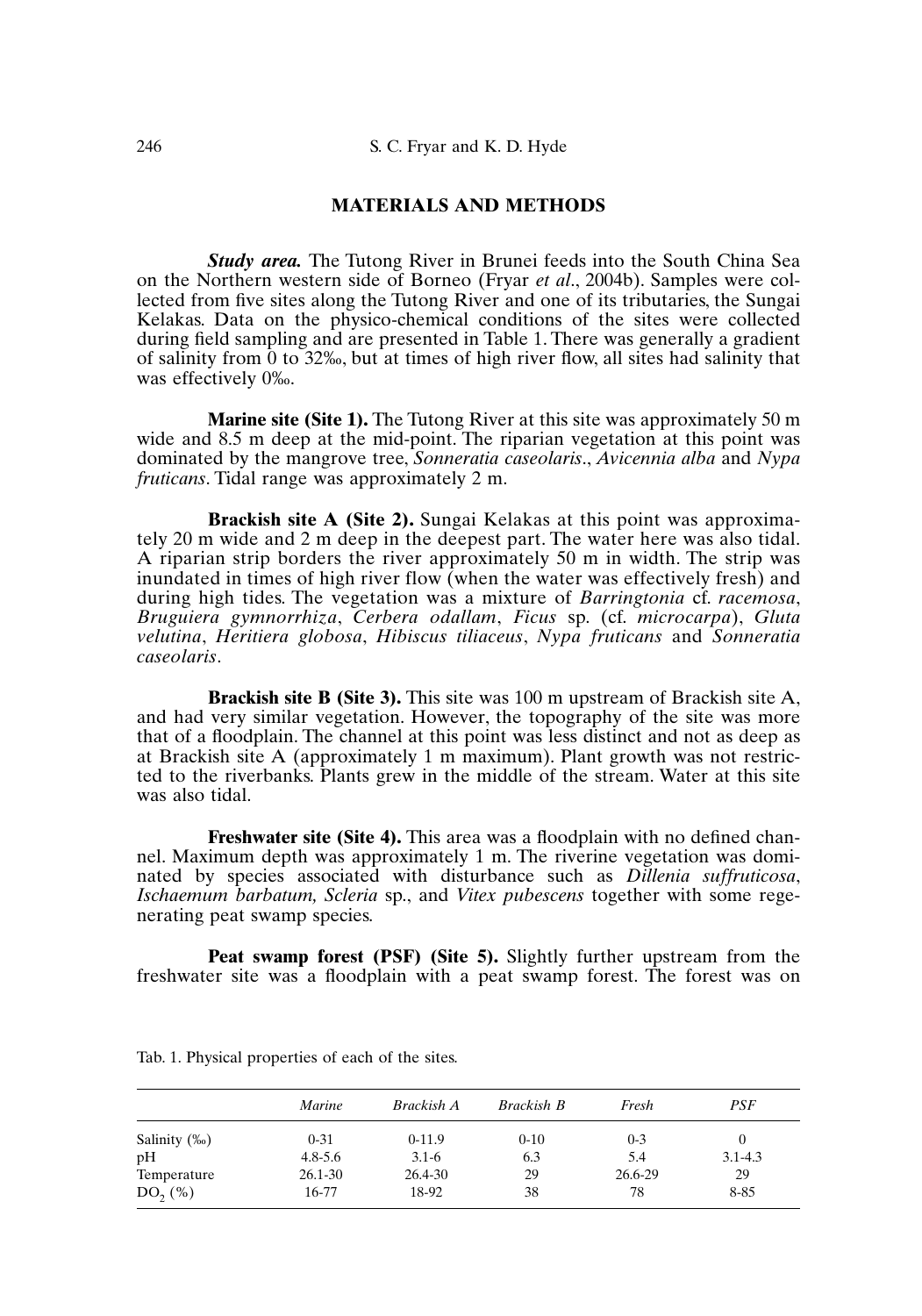

Fig. 1. Map of the study area showing the Tutong river and its tributaries.

shallow peat dominated by *Campnosperma coriaceum*, *Lophopetalum multinervium* and *Syzygium* sp. In times of high rainfall, the area was inundated with water up to approximately 1.5 m. During drier periods, the ground was exposed, but there was a series of pools throughout the forest. This site is referred to as a freshwater site.

*Collection of samples***.** Submerged wood was randomly collected from five sites in the Sungai Kelakas, a tributary of the Tutong River, Brunei (for details see Fryar *et al*., 2004b). The specimens were returned to the laboratory in Hong Kong, incubated with 12 h light/ 12 h dark cycle in individual, sterile plastic boxes and examined periodically over 6 months for the presence of ascomata. Squash mounts of ascomata were prepared in water and all measurements reported here are from specimens mounted in water. Sections of the ascomata were made using a freezing microtome.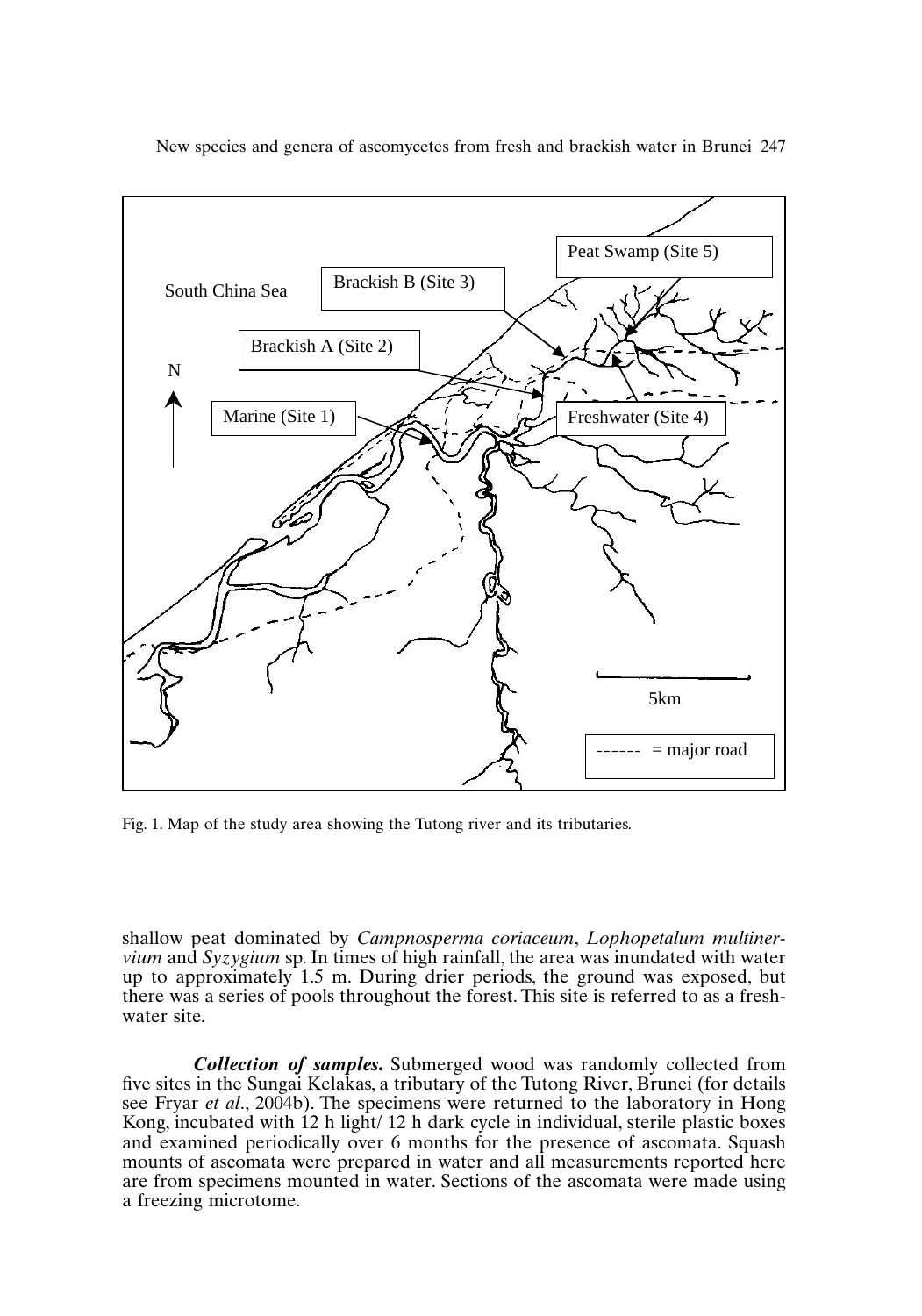### **TAXONOMY**

#### *Ayria* Fryar et K.D. Hyde, *gen. nov.*

*Ascomata immersa, erumpentes vel superficialia, globosa vel subglobosa, membranecae, breve papillata, ostiolata, solitaria, paraphysaticum. Asci 8-spori, clavati, unitunicati, pedicellati, J-. Ascosporae unicellulae, ellipsoideae, hyalinae, appendiculatae.*

Etymology: From the Malay *ayr* meaning water, in reference to the habitat of this species.

Species typica: *Ayria appendiculata* Fryar et K.D. Hyde, sp. nov.

*Ascomata* immersed in wood or erumpent, becoming superficial, globose to subglobose, light to dark brown, membranous, short papillate, ostiolate, solitary. *Peridium* comprising flattened hyaline cells internally and brown-walled, *textura intricata* cells externally. *Paraphyses* sparse, septate, constricted at the septa. *Asci* 8-spored, unitunicate, clavate, thin-walled, pedicellate, J-. *Ascospores* thin-walled, unicellular, ellipsoid, hyaline, smooth walled, with unravelling appendages at both ends of each ascospore.

Type species: *Ayria appendiculata* Fryar et K.D. Hyde, sp. nov.

### *Ayria appendiculata* **Fryar et K.D. Hyde,** *sp. nov.* (Figs 2-13)

*Ascomata ad per 150 µm diam., immersa, erumpentes vel superficialia, globosa vel subglobosa, brunnea, membranecea, breve papillata, ostiolata, solitaria. Collum 44* × *150 µm. Peridium ad per 10 µm alta. Paraphyses 5-5.5 µm alta ad basim. Asci 16-29* × *115-150 µm, 8-spori, clavati, unitunicati, pedicellati, J-. Ascosporae 21-26* × *7.5-10 µm, unicellulae, ellipsoideae, hyalinae, appendiculatae (2-2.5* × *37.5-72.5 µm).*

Etymology: From the Latin *appendiculatus* meaning appendaged, in reference to the appendaged ascospores.

*Ascomata* up to 150 µm diam., immersed in wood or erumpent, becoming superficial, globose to subglobose, light to dark brown, membranous, short papillate, ostiolate, solitary (Figs 2, 3). *Neck*  $44 \times 150$  µm periphyses not seen (Fig. 5). *Peridium* up to 10 µm wide, comprising flattened hyaline cells internally and brown-walled, *textura intricata* cells externally (Fig. 2). *Paraphyses* 5-5.5 µm wide at the base, sparse, septate, constricted at the septa (Fig. 5). Asci 16-29  $\times$  115-150  $\mu$ m ( $\bar{x} = 17.5 \times 128.8$   $\mu$ m, n = 50), 8-spored, unitunicate, clavate, thin-walled, pedicellate, J- (Figs 4, 5). *Ascospores*  $21-26 \times 7.5-10 \text{ µm}$  ( $\bar{x} = 23.4 \times 9 \text{ µm}, \text{n} = 50$ )], thin-walled, unicellular, ellipsoid, hyaline, smooth-walled, with unravelling appendages at both ends of each ascospore  $(2-2.5 \times 37.5-72.5 \text{ µm})$  (Figs 7-13).

**Holotypus designated here**: Brunei, Sungai Kelakas, Tutong River, Site 2, in submerged rotting wood, 1998, S.C. Fryar (HKU(M) 15553).

**Habitat**: Saprobic on submerged wood in brackish water and seawater.

**Known distribution**: Sungai Kelakas, tributary of Tutong River, Brunei. **Other material examined:** Site 2 (HKU(M) 15497), Site 3 (HKU(M)

15630), Site 2 (HKU(M) 15652), Succession study Site 2, see Fryar, 2004a (HKU(M) 15775) and Site 1 (HKU(M) 15435).

**Notes**: *Ayria appendiculata* is most similar to *Pseudoproboscispora* Punith. in having unitunicate asci and hyaline ascospores with unravelling appendages (Wong & Hyde, 1999; Fallah & Shearer, 2001). The species however, cannot be included in *Pseudoproboscispora* as the asci lacks an apical ring and the ascospores are biseriate and unicellular, as compared to asci having a relatively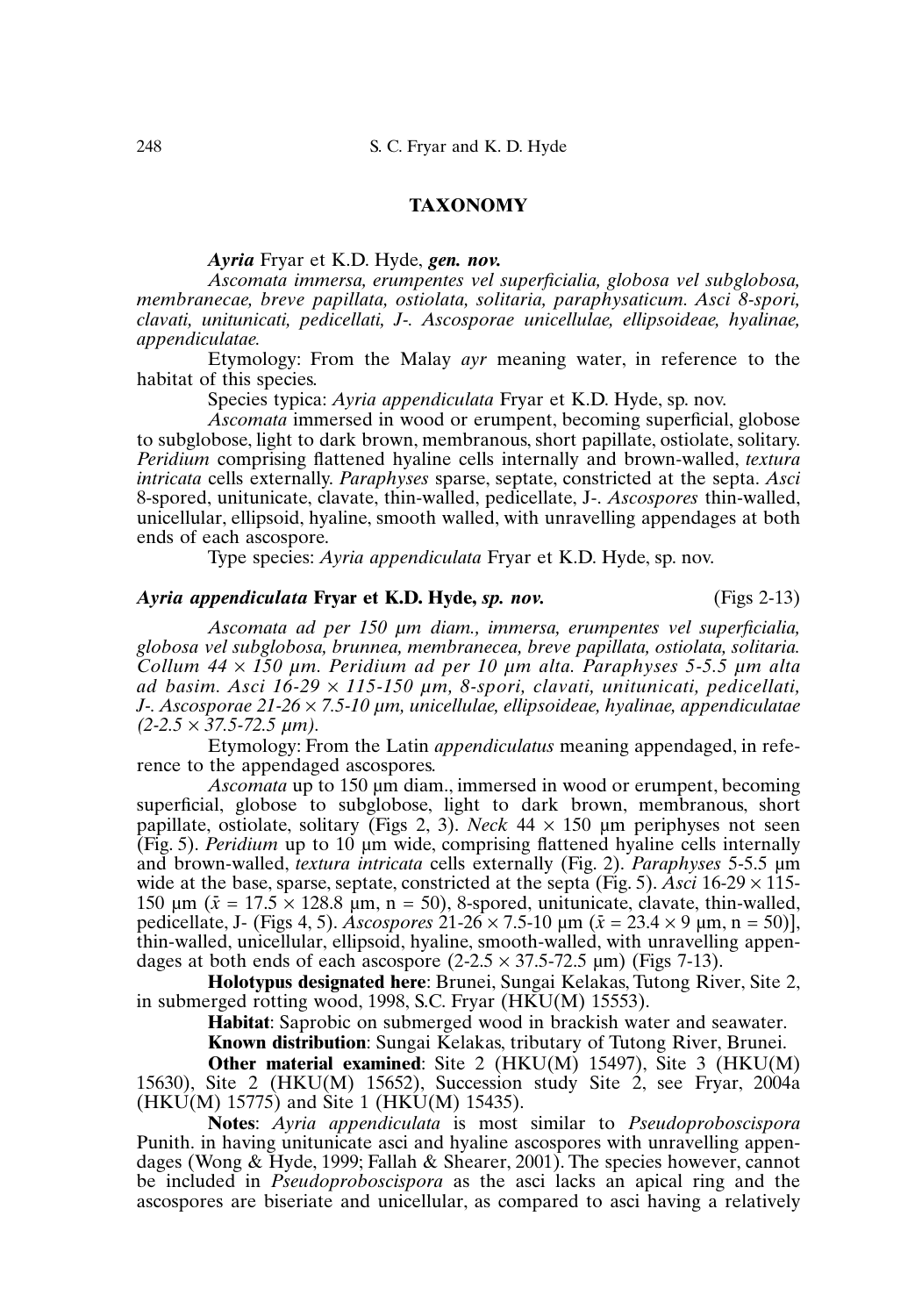

Figs 2-13. Micrographs of *Ayria appendiculata* (from holotype). 2. Squash mount of ascoma. Note the small number of asci within. 3. Superficial ascoma. 4, 5. Asci. 6. Paraphyses. 7-13. Ascospores. Note the various stages of unravelling appendage. Bars: 2, 4-13 = 10  $\mu$ m, 3 = 100  $\mu$ m.

large apical ring and ascospores being uniseriate and 2-4-celled in *Pseudoproboscispora* (Wong & Hyde, 1999; Fallah & Shearer, 2001). *Ayria* should also be compared with *Mangrovispora* K.D. Hyde & Nakagiri (Hyde & Nakagiri, 1991). *Mangrovispora pemphii* K.D. Hyde & Nakagiri, differs however, in having asci with a faint apical tube and apical thickening and 4-celled ascospores surrounded by a sheath-like structure (Hyde & Nakagiri, 1991). The family placement of *Ayria* is difficult since it does not fit clearly into any family. The most obvious family is the Halosphaeriaceae as there are many genera within this family with appendiculate ascospores (Hyde *et al*., 2000). However, the persistent asci and paraphyses exclude this taxon from the Halosphaeriaceae which generally have deliquescing asci and catenophyses (Hyde *et al*., 2000). The Annulatascaceae may also be a suitable family as many taxa within this family have ascospores with unfurling appendages (Ho *et al*., 2000). The lack of large apical ring in the ascus and rather small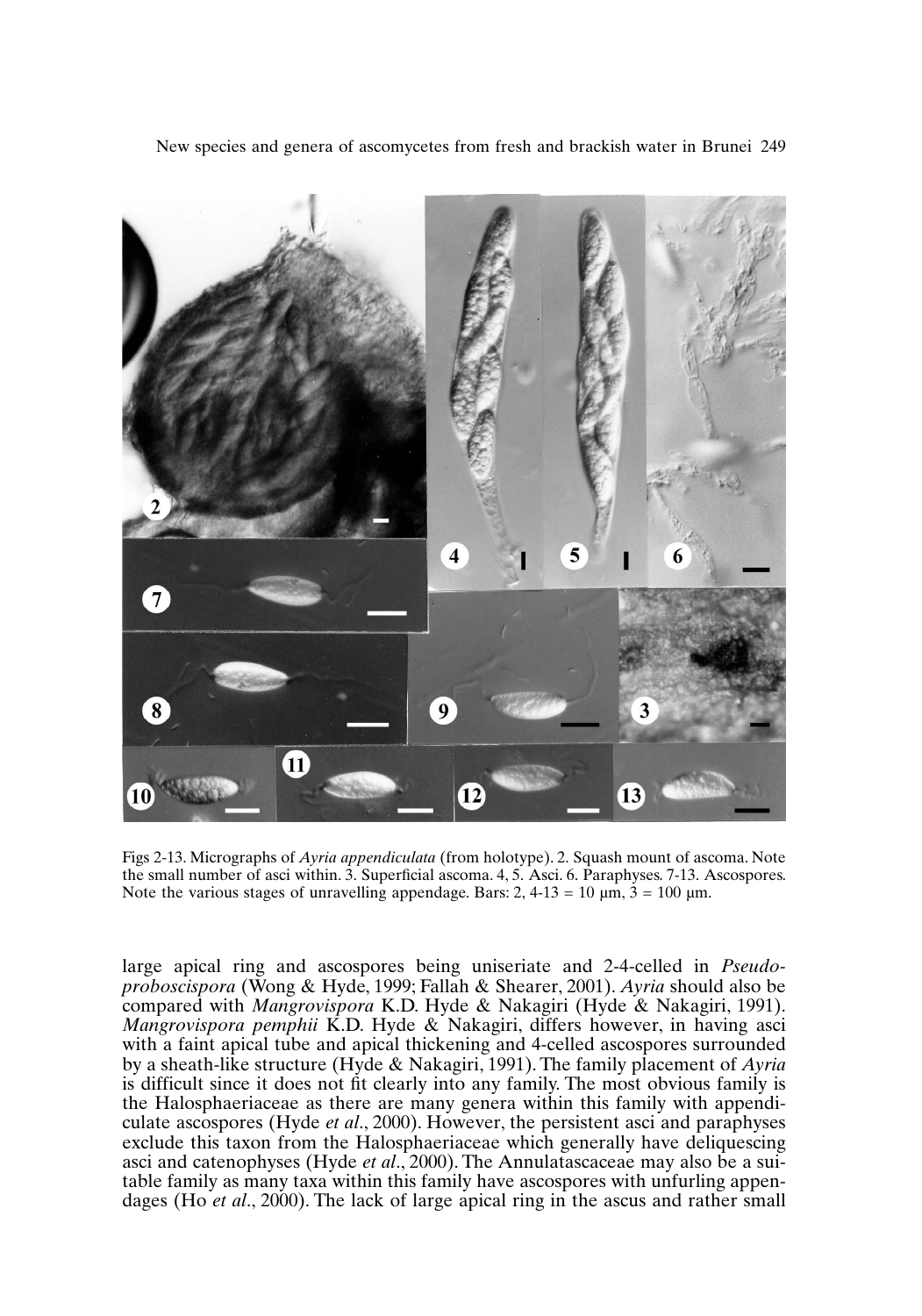ascomata appear to exclude *Ayria* from the Annulatascaceae (Cai *et al*., 2003b). It is clear that molecular work is needed to help resolve the placement of this taxon, however, this was not possible during this ecological study in Brunei (Fryar *et al*., 2004a,b). The genus should be placed in the Annulatascaceae incertae sedis for the time being.

### *Sungaiicola* **Fryar et K.D. Hyde,** *gen. nov.*

*Ascomata fusca, substrato immersa et collo hyalino, vel nigra, superficialia et collo nigro longo, vel fusca, superficialia et collo nigro brevi, globosa vel subglobosa, coriacea, solitaria, periphysaticum. Peridium intus cellulis hyalinis, extus cellulis parietibus brunneis textura angulari compositum. Paraphyses sparsae, usque ad 4 µm diam. Asci 8-spori, unitunicati, tenuitunicati, clavati, pedicellati, apice applanato annulo apicali inconspicuo J- instructo. Ascosporae 2-3-seriatae, transverse multiseptatae, fusiformes, hyalinae, parietibus ± crassis et laevibus, interdum asymmetricae.*

Etymology: from the Malay word "Sungai" ("River") and Latin *-cola* (-dweller) in reference to the habitat of this taxon.

Species typica: *Sungaiicola bactrodesmiella* Fryar et K.D. Hyde, sp. nov.

Ascomata variable, either brown and immersed with a hyaline neck, or black and superficial with long black neck, or brown and superficial with short black neck, globose to subglobose, coriaceous, solitary and periphysate. Peridium comprising hyaline cells internally and brown-walled, *textura angularis* externally. Paraphyses sparse, up to 4 µm diam. Asci 8-spored, unitunicate, thin-walled, clavate, pedicellate, apically flattened, with an inconspicuous J-, apical ring. Ascospores 2-3-seriate, multi-septate, fusiform, hyaline, relatively thick-walled, smooth-walled, occasionally asymmetrical.

Type species: *Sungaiicola bactrodesmiella* Fryar et K.D. Hyde, sp. nov.

# *Sungaiicola bactrodesmiella* **Fryar et K.D. Hyde, sp. nov.** (Figs 14-24)

▲

*Ascomata 125-200* × *62.5-100 µm, fusca, substrato immersa et collo hyalino, vel nigra, superficialia et collo nigro longo, vel fusca, superficialia et collo nigro brevi, globosa vel subglobosa, coriacea, solitaria. Collum 400-730 µm. Peridium 46- 116 µm crassum, intus cellulis hyalinis, extus cellulis parietibus brunneis textura angulari compositum. Paraphyses sparsae, usque ad 4 µm diam. Asci 129-169* × *15- 27.5 µm, 8-spori, unitunicati, tenuitunicati, clavati, pedicellati, apice applanato annulo apicali inconspicuo, J-, ca. 4* × *2 µm magno instructo. Ascosporae 51-62.5* × *7.5-10 µm, 2-3-seriatae, transverse multiseptatae, fusiformes, hyalinae, parietibus ± crassis et laevibus, interdum asymmetricae*.

Etymology: from the genus *Bactrodesmium*, in reference to the similarity of the spores in some species.

*Ascomata*  $125-200 \times 62.5-100 \mu m$ , brown and immersed with a hyaline neck, or black and superficial with long black neck, or brown and superficial with short black neck, globose to subglobose, coriaceous and solitary (Figs 14-16). *Neck* 400-730 µm long, periphysate (Figs 14, 15). *Peridium* 46-116 µm wide, comprising

Figs 14-24. Micrographs of *Sungaiicola bactrodesmiella* (from holotype and other collections). 14, 15. Necks, ranging from short and hyaline to long and black. 16. Section of ascoma. 17, 18. Asci. Note the cylindrical apical ring in 18. 19. Paraphyses. 20-24. Ascospores. Bars:  $14 = 1 \mu m$ ,  $15 = 100 \text{ µm}, 16 = 50 \text{ µm}, 17 - 24 = 10 \text{ µm}.$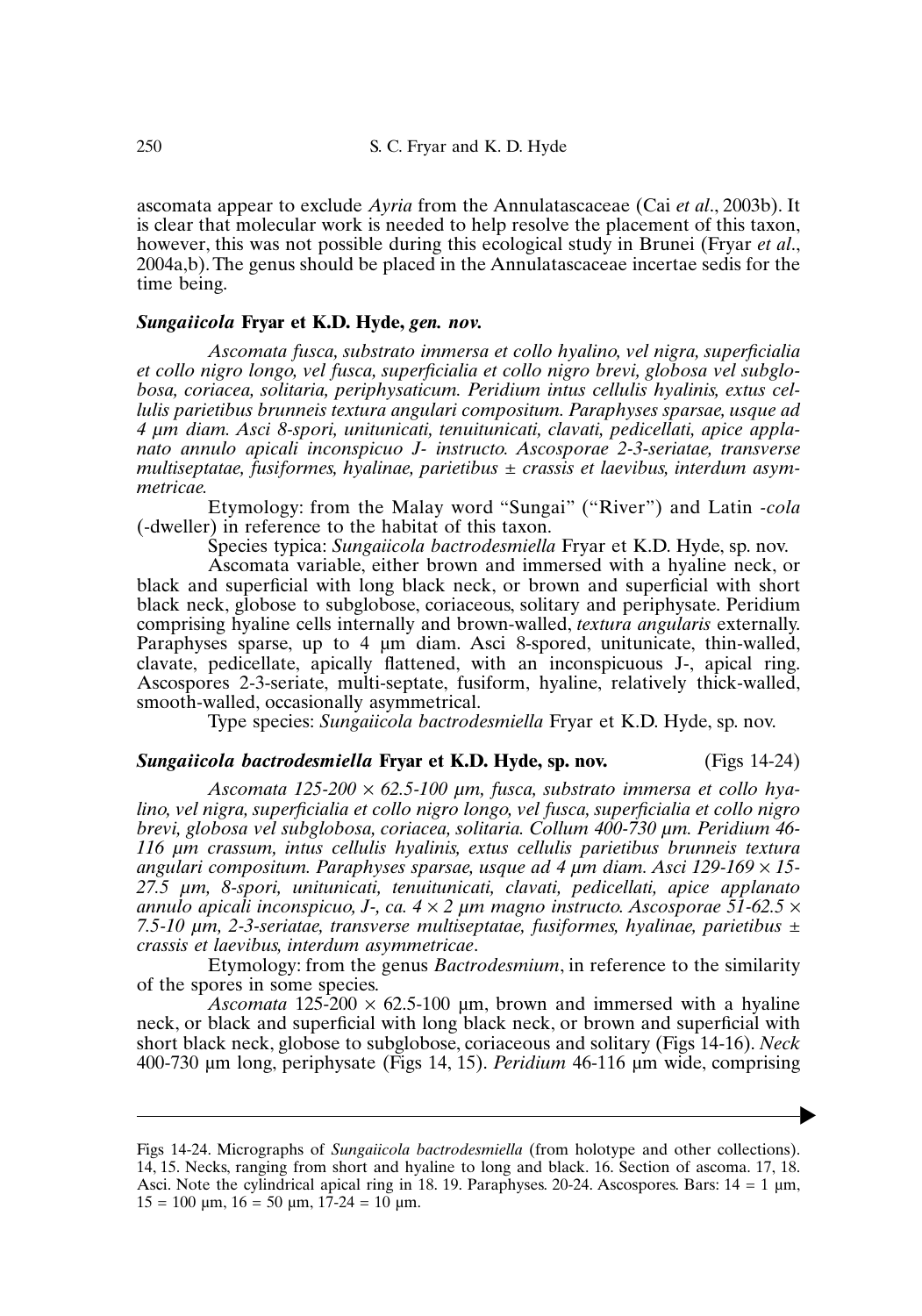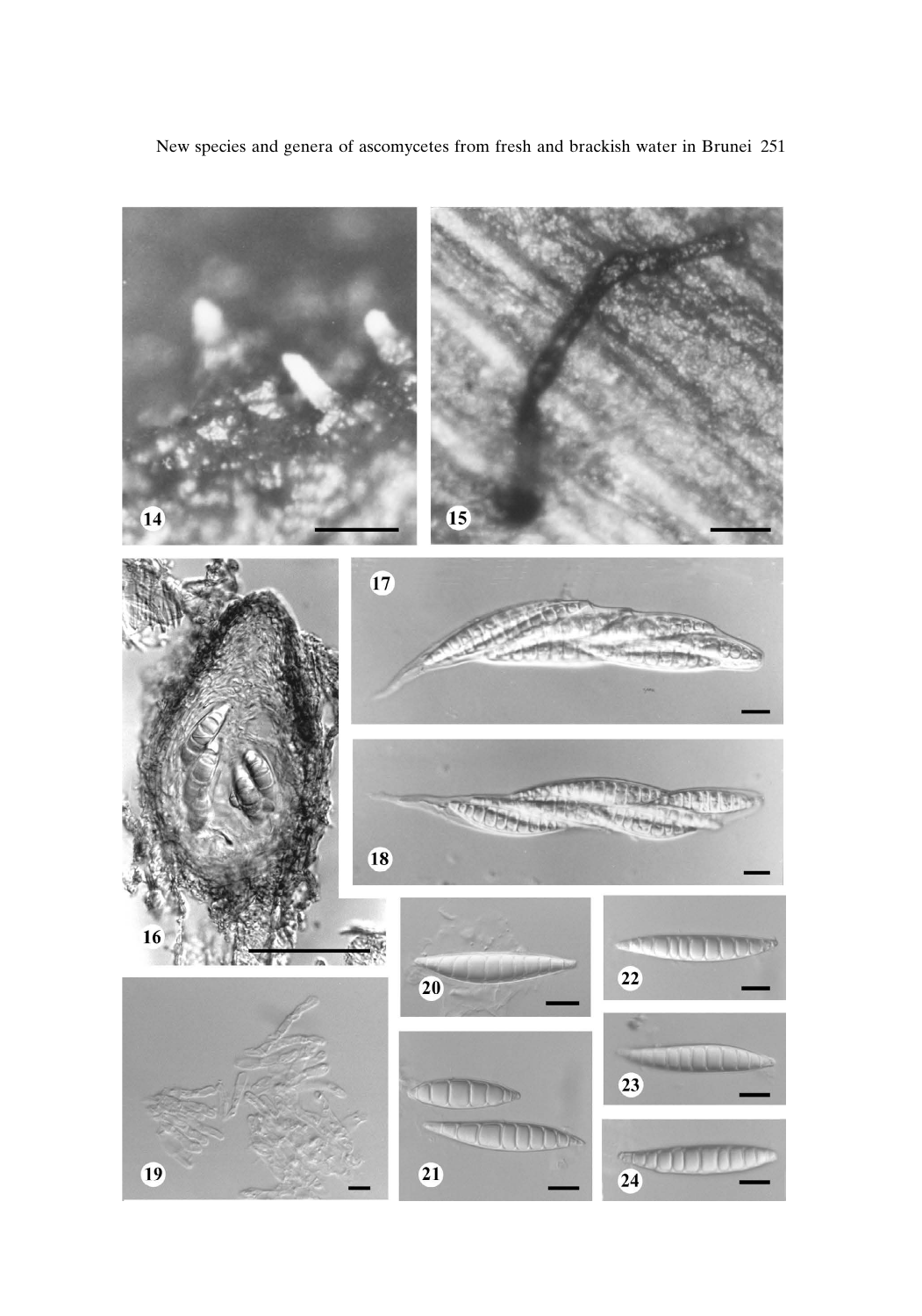hyaline cells internally and brown *textura angularis* externally (Fig. 16). Paraphyses sparse, up to 4  $\mu$ m diam. (Fig. 19). Asci 129-169  $\times$  15-27.5  $\mu$ m ( $\bar{x}$  = 144  $\times$  23  $\mu$ m, n = 50), 8-spored, clavate, thin-walled, unitunicate, pedicellate, apically flattened, with an inconspicuous cylindrical, J-, apical ring, *ca*.  $\overline{4}$  high  $\times$  2 µm diam. (Figs 17, 18). Ascospores 51-62.5  $\times$  7.5-10  $\mu$ m ( $\bar{x}$  = 58  $\times$  9  $\mu$ m, n = 50), 2-3-seriate, transversely 8-11-septate, fusiform, hyaline, relatively thick-walled, smooth-walled, occasionally asymmetrical (Figs 20-24).

**Holotype designated here:** Brunei, Sungai Kelakas, Site 1, on submerged wood, 1 October 1998, S.C. Fryar (HKU(M) 15201).

**Habitat and known distribution**: Saprobic on submerged rotting wood in freshwater, brackish and seawater.

**Other material examined:** - Brunei, Sungai Kelakas (tributary of Tutong River), on submerged wood at Site 1, 1 Oct. 1998 (HKU(M) 15209); *ibid*. (HKU(M) 15262); *ibid*. (HKU(M) 15275); *ibid*. (HKU(M) 15432), *ibid*. (HKU(M) 15438), *ibid*. (HKU(M) 15446) *ibid*. (HKU(M) 15448); *ibid*. (HKU(M) 15501); *ibid*. (HKU(M) 15505); *ibid*. (HKU(M) 15517); *ibid*. (HKU(M) 15520); *ibid*. (HKU(M) 15525); *ibid*. (HKU(M) 15529), all paratypes; on submerged wood at Site 2, 1 Oct. 1998 (HKU(M) 15244): *ibid*. (HKU(M); 15454; *ibid*. (HKU(M) 15471); *ibid*. (HKU(M) 15472); *ibid*. (HKU(M) 15475); *ibid*. (HKU(M) 15478); *ibid*. (HKU(M) 15488); *ibid*. (HKU(M) 15489); *ibid*. (HKU(M) 15550); *ibid*. (HKU(M) 15557); *ibid*. (HKU(M) 15566); *ibid*. (HKU(M) 15641); *ibid*. (HKU(M) 15645); *ibid*. (HKU(M) 15648); *ibid*. (HKU(M) 15653); *ibid*. (HKU(M) 15655); *ibid.* (HKU(M) 15658); on submerged wood at Site 3, 1 Oct. 1998 (HKU(M) 15628); *ibid*. (HKU(M) 15676); on submerged wood during succession experiment, 1 Oct. 1998 (HKU(M) 15424); 1 Jan. 1999 (HKU(M) 15686); *ibid*. (HKU(M) 15689); *ibid*. (HKU(M) 15702); *ibid*. (HKU(M) 15708); *ibid*. (HKU(M) 15711); *ibid*. (HKU(M) 15713); *ibid*. (HKU(M) 15753); *ibid*. (HKU(M) 15764): *ibid*. (HKU(M) 15776); *ibid*. (HKU(M) 15782); *ibid*. (HKU(M) 15787); *ibid*. (HKU(M) 15795); *ibid*. (HKU(M) 15803); *ibid*. (HKU(M) 15807); *ibid*. (HKU(M) 15812); *ibid*. (HKU(M) 15820); *ibid*. (HKU(M) 15824); *ibid*. (HKU(M) 15836); *ibid*. (HKU(M) 15860); *ibid*. (HKU(M) 15865); *ibid*. (HKU(M) 15871); *ibid*. (HKU(M) 15882); *ibid*. (HKU(M) 15908).

**Notes:** *Sungaiicola bactrodesmiella* has ascospores that are similar in appearance to those of species of *Luttrellia* Shearer and *Saccardoella* Sacc. (Shearer, 1978; Hyde, 1992; Barr, 1994). In *Luttrellia* however, ascospores are thick-walled, and the thin-walled asci contain 4 ascospores (Shearer, 1978). In *Saccardoella*, asci are long cylindrical, non-functionally bitunicate with a subapical ring, pseudoparaphyses are narrow and numerous and embedded in a gelatinous matrix and ascospores are multi-septate (Hyde, 1992; Tsui *et al*., 1998). Ascomata in all species of *Saccardoella* are also relatively large (*ca*. 1 µm diam) and immersed (Hyde, 1992; Tsui *et al*., 1998).

Fallah & Shearer (2001) have recently described three species of *Saccardoella* with ascospores that are similar in appearance to taxa of the Annulatascaceae, in *Saccardoella*. In our opinion, *Saccardoella* is not a unitunicate genus and these taxa need re-examining and possibly placing in a new genus. The most similar species to *Sungaiicola bactrodesmiella* described by Fallah and Shearer (2001) is *Saccardoella lacustris* Fallah et Shearer, but this taxon has smaller 5-7(-8)-septate ascospores with gelatinous caps. The apical ring of the ascus in *Sungaiicola* differs from all species of *Saccardoella* treated by Fallah & Shearer (2001), which have a relatively large apical apparatus typical of the Annulatascaceae and long unitunicate cylindrical asci. In *Sungaiicola*, the apical ring is cylindrical and the asci are clavate.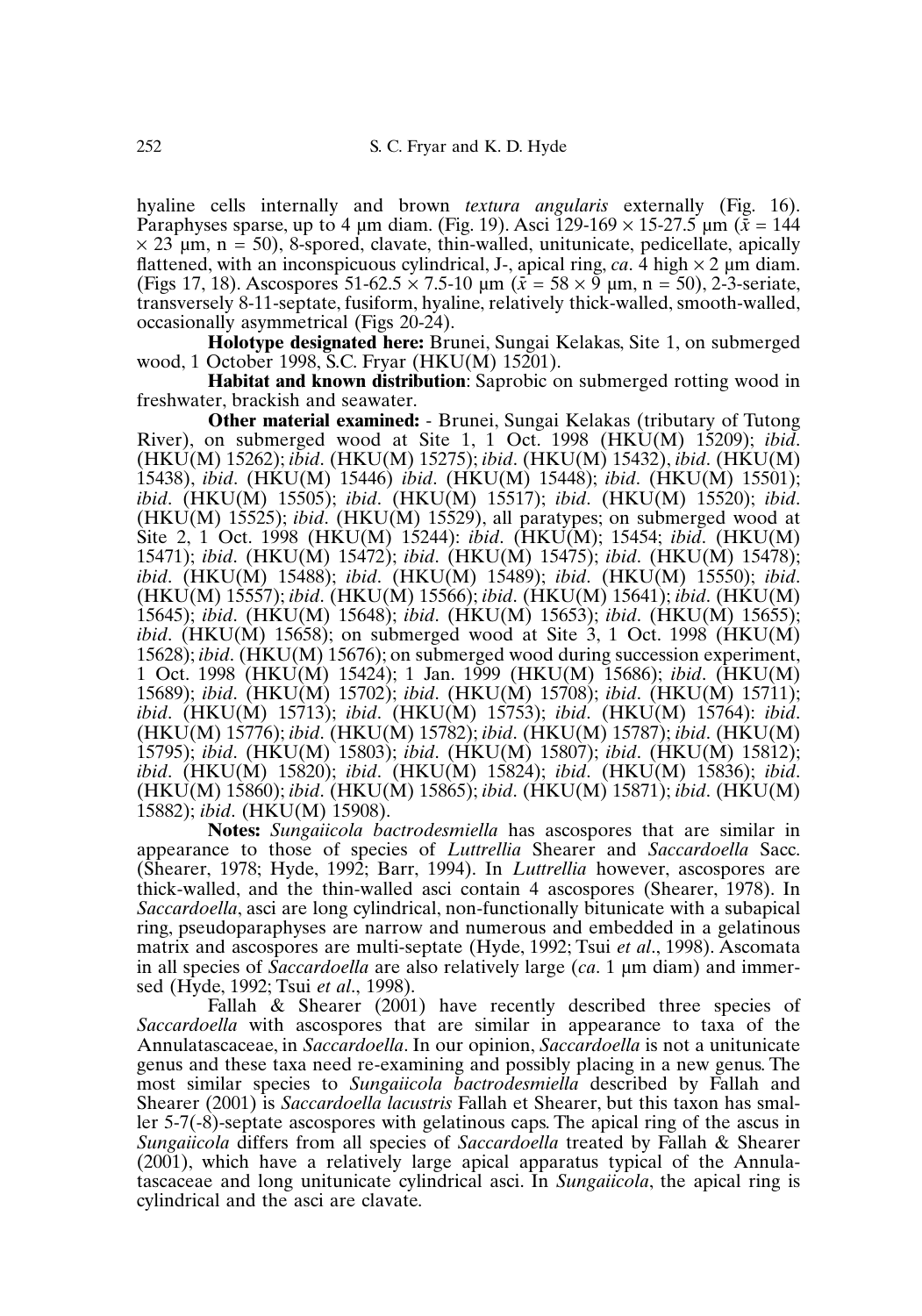The placement of *Sungaiicola* at the family level was considered. The asci have an cylindrical subapical ring which is unlike that found in the Annulatascaceae or Diaporthaceae. The asci are however, similar to some genera placed in the Hyponectriaceae, but the ascospores are multi-septate, a character not found in other taxa in this family (Wang *et al*., 1999). For some unexplainable reason it was not possible to obtain isolates of this taxon, even from the numerous collections below, as ascospores would not germinate in culture. It is clear that molecular work is needed to help establish the placement of this taxon, however, this was not possible during this ecological study in Brunei (Fryar *et al*., 2004a,b). Placement in any family at this time is therefore premature and *Sungaiicola* should be included in *Ascomycetes incertae sedis* until more data are available.

*Sungaiicola bactrodesmiella* has been found to occur in a wide range of salinities from freshwater to marine in the Tutong River and the Sungai Kelakas. However, it has most commonly been found in the marine and brackish water environments (Fryar *et al*., 2004b). This wide distribution also reflects the ability of *S. bactrodesmiella* to colonise the dead wood of a wide range of hosts. In succession studies, *S. bactrodesmiella* frequently colonised the dead wood of *Hibiscus tiliaceus* L., but not branches that were living when cut from the tree (Fryar *et al*., 2004b).

The epithet *bactrodesmiella* is used because the ascospores resemble the conidia of *Bactrodesmium longisporum* M.B. Ellis (Hyde *et al*., 1998). It would be interesting if *Sungaiicola* proved to be related to or even be the teleomorph of this taxon.

## *Fluviatispora boothii* **Fryar et K.D. Hyde,** *sp. nov.* (Figs 25-33)

*Ascomata usque 200 µm diam., globosa ad subglobosa, nigra, immersa, ostiolata, solitaria. Peridium cellulosum compressum compositum. Sine catenophyses. Collum longum et nigrum. Asci 57.5-69* × *19-27.5 µm, octospori, clavati vel saccati, unitunicati pedicellati et deliquescens. Ascosporae 19-27.5* × *8-10 µm, unicellulae vel 1-seriatae, fusiformes, hyalinae, tunica gelatinosae praeditae.*

Etymology: Named after Weber Booth, who assisted in the collection of this species.

*Ascomata* immersed in wood, up to 200 µm diam., globose to subglobose, immersed, black, coriaceous, ostiolate, solitary (Figs 25-28). *Neck* long, black, periphyses not seen (Fig. 27). *Peridium* up to 25 µm wide, comprising thin walled, compressed cells internally and brown-walled angular cells externally (Figs 26, 28). *Catenophyses* not seen. *Asci* 57.5-69  $\times$  19-27.5  $\mu$ m ( $\bar{x}$  = 64  $\times$  23.4  $\mu$ m, n = 50), 8spored, clavate to saccate, thin-walled, unitunicate, pedacellate and deliquesing early (Figs 29, 30). *Ascospores*  $19-27.5 \times 8-10 \mu m$  ( $\bar{x} = 24.1 \times 8.6 \mu m$ ,  $n = 50$ ), thickwalled, usually unicellular, but occasionally 1-seriate, fusiform, hyaline, smooth walled, with an irregular narrow mucilaginous sheath (Figs 31-33).

**Holotypus designated here**: Brunei, Tutong District, Sungai Kelakas, a tributary of the Tutong River, Site 2, in submerged rotting wood, February 1999, S.C. Fryar (HKU(M) 15792).

**Habitat**: Saprobic on submerged wood in brackish water.

**Known distribution**: Brunei.

**Other material examined**: Brunei, Tutong District, Sungai Kelakas, Site 2, in rotting wood, 1999, S.C. Fryar (HKU(M) 15700), *ibid*. (HKU(M) 15740), *ibid*. (HKU(M) 15899), *ibid*. (HKU(M) 15720), *ibid*. (HKU(M) 15897).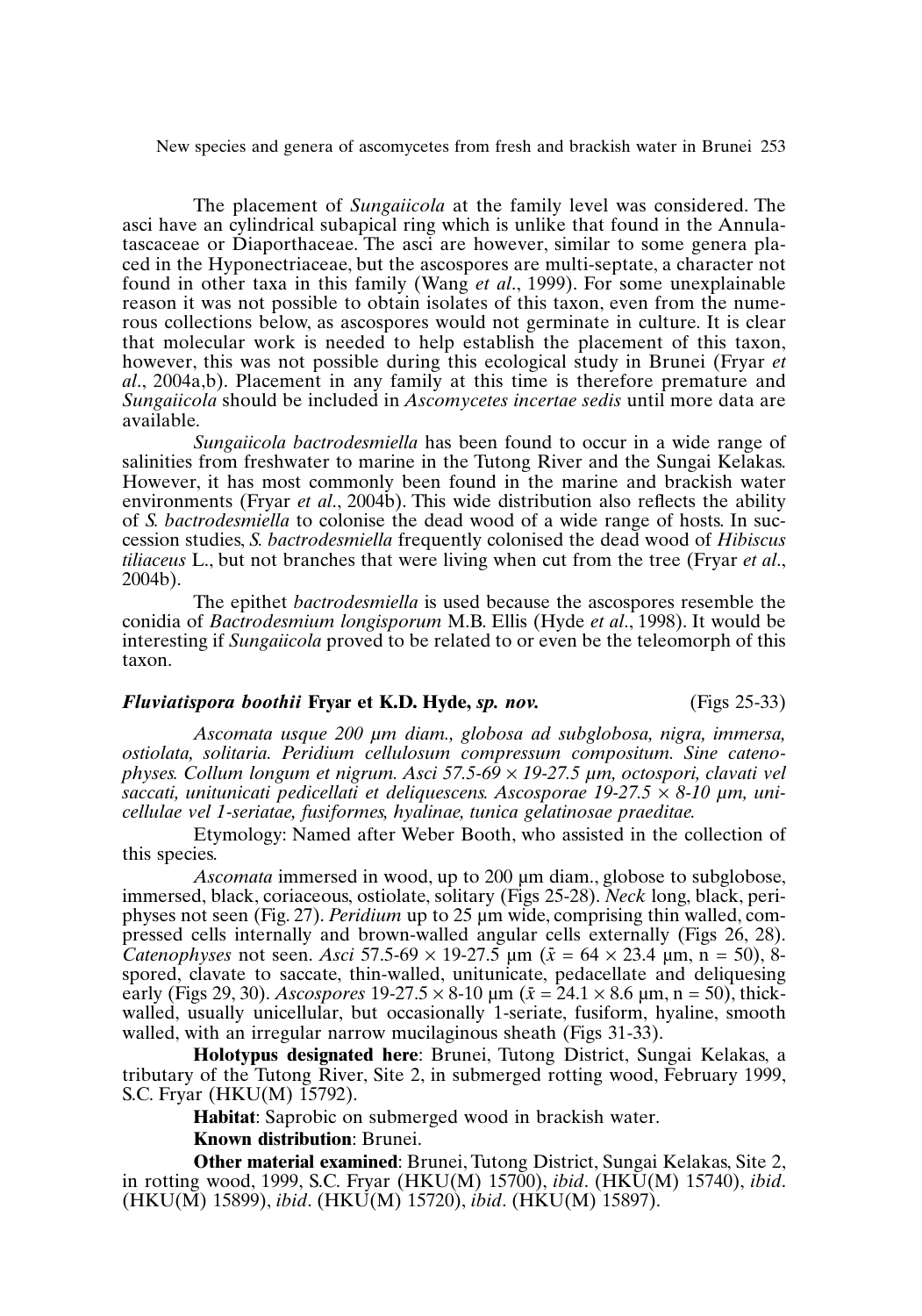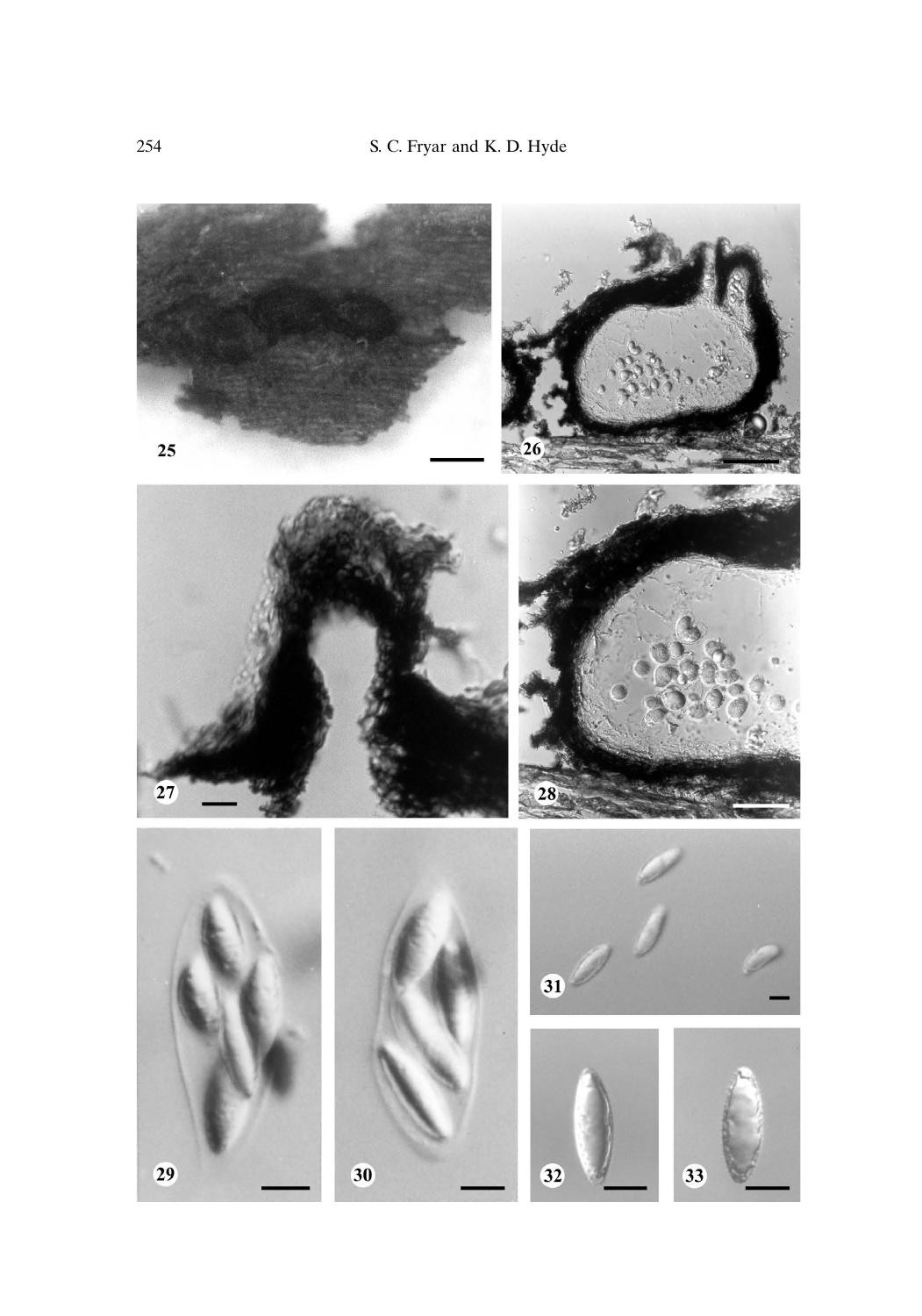**Notes**: *Fluviatispora* K.D. Hyde was introduced by Hyde (1994) to accommodate two taxa, *F*. *reticulata* K.D. Hyde and *F*. *tunicata* K.D. Hyde (Halosphaeriaceae). The genus is characterised by hyaline, unicellular ascospores surrounded by a mucilaginous sheath, thin-walled and clavate to saccate, early deliquescing unitunicate asci and immersed thin-walled ascomata (Hyde, 1994). *Fluviatispora boothii* differs from *F*. *reticula* as the latter has longer and wider ellipsoidal ascospores ( $24-33 \times 12-15$  µm vs  $19-27.5 \times 8-10$  µm with an irregular mucilaginous sheath, as compared to fusiform ascospores in *F. boothii* that have a narrow sheath. In *Fluviatispora reticulata* the ascospores are ovoid and wider (17-23  $\times$  10-13 µm) and have radiating striations on the wall as well as a sheath.

### **Key to** *Fluviatispora* **species**

▲

| 1. Ascospores mostly narrower than 10 $\mu$ m, fusiform with a narrow sheath             |
|------------------------------------------------------------------------------------------|
|                                                                                          |
| 2. Ascospores $24-33 \times 12-15$ µm m, ellipsoidal, with an irregular sheath           |
| 2. Ascospores $17-23 \times 10-13$ µm, ovoid, with radiating striations on the ascospore |

# *Torrentispora crassiparietis* **S.C. Fryar et K.D. Hyde,** *sp nov.* (Figs 34-43)

*Ascomata 220-315 µm diam., globosa ad subglobosa, immersa, nigra, coriacea, papillata, ostiolata, paraphysata et solitaria. Collum nigrum. Asci 212-300* × *10.5-12 µm, 8-spori, longe cylindrici, pedicellati, apparatu apicale 7-8 µm longi, 7-9 µm diam. praediti. Ascosporae 31-42.5* × *7.5-10 µm, uniseriate, ellipsoideaefusiformis, hyalinae, unicellulae.*

Etymology: *crassi* - meaning thick, and *parietis* - wall, referring to the thickness of the ascospore wall.

*Ascomata* 220-315 µm diam., globose to subglobose, immersed, black, coriaceous, papillate, ostiolate, and solitary (Figs 34-36). *Neck* black and periphysate (Figs 35, 36). *Paraphyses* up to 3 µm wide, filamentous, numerous, septate, and tapering distally (Fig. 37). *Asci* 212-300  $\times$  10.5-12  $\mu$ m, 8-spored, long cylindrical, pedicellate, thin-walled, with a relatively massive refractive apical ring, *ca*. 7-8 µm high and 7-9  $\mu$ m diam. (Figs 38-40). *Ascospores* 31-42.5  $\times$  7.5-10  $\mu$ m, uniseriate, thick-walled, ellipsoid-fusiform, flattened on one side, unicellular, hyaline (Figs 40-43).

**Holotypus designated here**: Brunei, Tutong District, Sungai Kelakas, Site 3, in submerged rotting wood, 27 October 1998, S.C. Fryar (HKU(M) 15667).

**Habitat**: Saprobic on submerged wood in brackish and freshwater. **Known distribution**: Brunei.

**Other material examined**: Brunei, Tutong District, Sungai Kelakas, a tributary of the Tutong River, Site 4, in submerged rotting wood (HKU(M) 15960), Site 4, *ibid*. (HKU(M) 15975).

Figs 25-33. Micrographs of *Fluviatispora boothii* (from holotype). 25. Appearance of ascomata on host surface. 26-28. Sections of ascomata and neck. 29, 30. Asci with thin walls. 31-33. Ascospores. Bars:  $25 = 100 \text{ µm}, 26, 27, 29-33 = 10 \text{ µm}, 28 = 20 \text{ µm}.$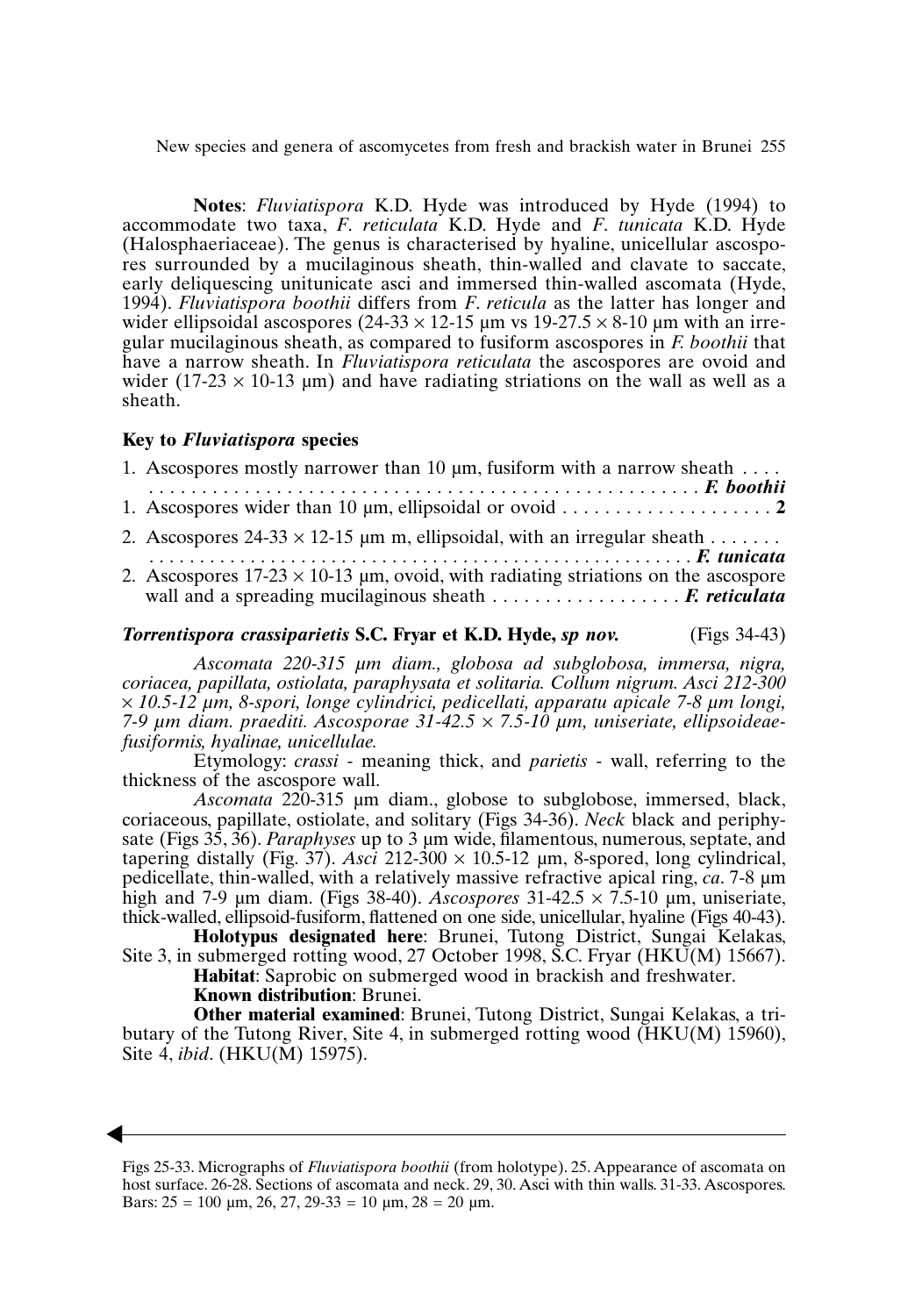

Figs 34-43. Micrographs of *Torrentispora crassiparietis* (from holotype). 34, 35. Appearance of ascomata on host surface with protruding necks. 36. Section of ascoma. 37. Paraphyses. 38, 39. Asci. 40. Apex of ascus with large apical ring. 41-43. Ascospores. Bars:  $34$ ,  $36 = 100 \mu m$ ,  $35 = 200 \text{ µm}, 37 = 25 \text{ µm}, 38, 39 = 20 \text{ µm}, 40 - 43 = 10 \text{ µm}.$ 

### *Torrentispora fusiformis* **S.C. Fryar et K.D. Hyde,** *sp. nov.* (Figs 44-54)

*Ascomata 220-315 µm diam., globosa ad subglobosa, immersa, nigra, coriacea, papillata, ostiolata, paraphysata, solitaria. Collum longum et nigrum. Asci 200-230* × *9- 10 µm, 8-spori, longe cylindrici, pedicellati, apparatu apicale 4 µm longi, 6 µm diam. praediti. Ascosporae 24-32.5* × *6-9 µm, uniseriate, fusiformis, hyalinae, unicellulae .*

Etymology: From the Latin *fusiformis* relating to the fusiform shape of the ascospores.

*Ascomata* 220-315 µm, globose to subglobose, immersed, black, coriaceous, papillate, ostiolate, and solitary (Figs 44, 45). *Neck* long, black and periphy-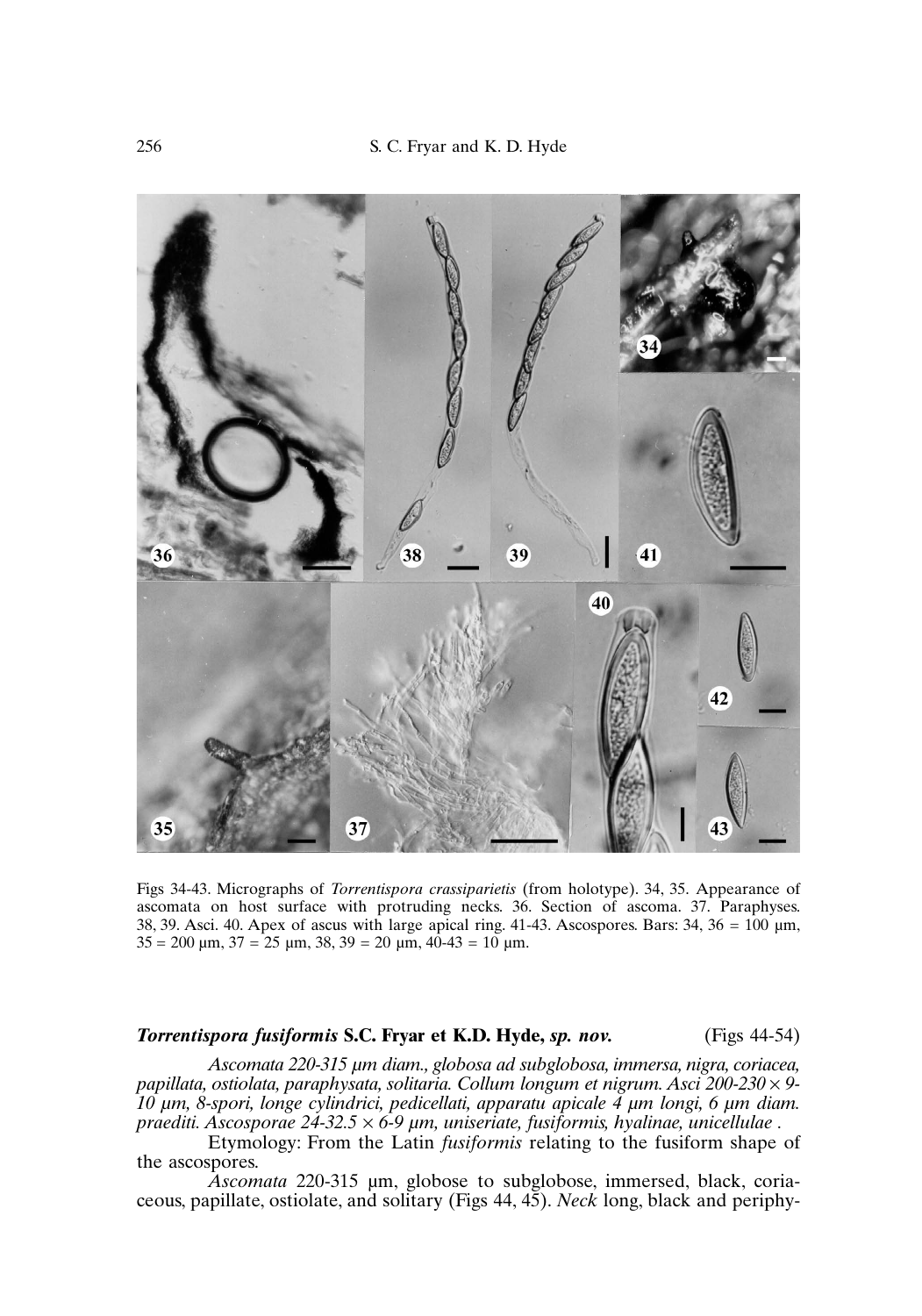

Figs 44-54. Micrographs of *Torrentispora fusiformis* (from holotype). 44. Appearance of ascomata on host surface with protruding necks. 45. Squash mount of ascoma. 46. Paraphyses. 47, 48. Asci. 49. Apex of ascus with large apical ring. 50-54. Ascospores. Bars:  $44 = 500 \mu m$ ,  $45, 47-54 = 10 \text{ µm}, 46 = 20 \text{ µm}.$ 

sate (Fig. 44). *Peridium* up to 16 µm wide. *Paraphyses* up to 4 µm wide, filamentous, numerous, septate and tapering distally (Fig. 46). *Asci* 200-230  $\times$  9-10  $\mu$ m, 8spored, long cylindrical, pedicellate, thin-walled, with a relatively massive refractive apical ring, *ca*. 4 µm high and 6 µm diam. (Figs 47-49). *Ascospores* 24-  $32.5 \times 6.9$  µm, uniseriate, unicellular, fusiform, flattened on one side, thick-walled, hyaline (Figs. 50-54).

**Holotypus designated here**: Brunei, Tutong District, Sungai Kelakas, a tributary of the Tutong River, Site 1, in submerged rotting wood, 27 October 1998, S.C. Fryar (HKU(M) 16048).

**Habitat**: Saprobic on submerged wood in brackish and freshwater. **Known distribution**: Brunei.

**Other material examined**: Brunei, Tutong District, Sungai Kelakas, a tributary of the Tutong River, Site 4, in submerged rotting wood  $(HKU(M) 15575)$ , *ibid*. (HKU(M) 15609), *ibid*. (HKU(M) 15615).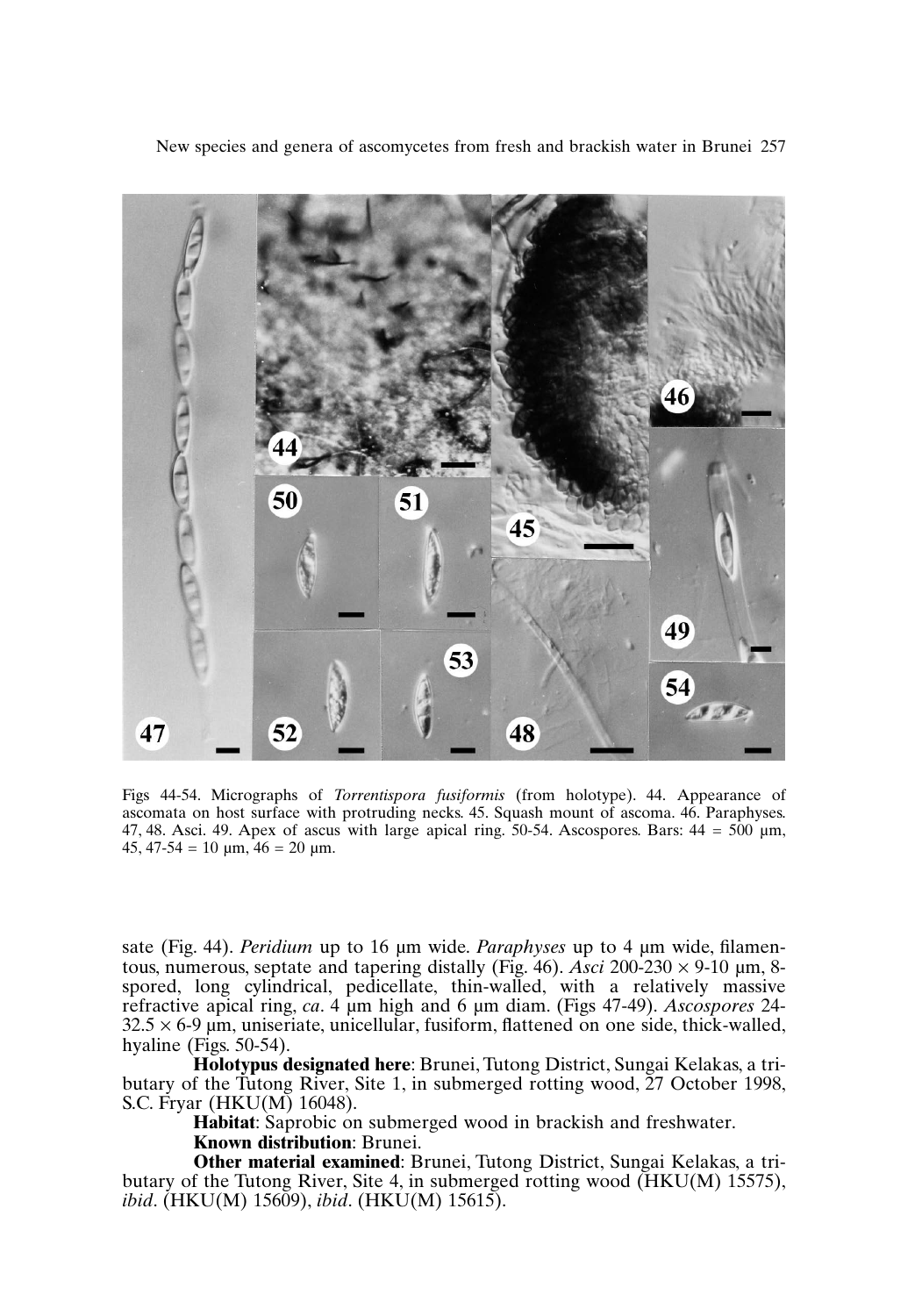| <b>Characters</b>          | T. crassiparietis                               | T. fibrosa                                                                                  | T. fusiformis                   |
|----------------------------|-------------------------------------------------|---------------------------------------------------------------------------------------------|---------------------------------|
| Ascomata $(\mu m)$         | 220-315                                         | 135-255                                                                                     | 220-315                         |
| Ascus $(\mu m)$            | $212-300 \times 10.5-12$                        | $154 - 254 \times 6 - 9$                                                                    | $200 - 230 \times 9 - 10$       |
| Apical apparatus $(\mu m)$ | $7-8$ high<br>7-9 diam.                         | $2.5$ high<br>$4.5$ diam.                                                                   | 4 high<br>6 diam.               |
| Ascospores $(\mu m)$       | $31-42.5 \times 7.5-10$ ,<br>ellipsoid-fusiform | $13.5 - 19.5 \times 5 - 7$ , ovoid<br>to fusiform, surrounded<br>by narrow fibrillar sheath | $24-32.5 \times 6-9$ , fusiform |

Tab. 2. Synopsis of characters of *Torrentispora* species.

**Notes**: *Torrentispora* was described by Hyde *et al*. (2000) to include an *Annulatascus*-like species, *Torrentispora fibrosa*. Important characteristics include ascomata with necks, with a peridium in surface view comprising black, thick-walled cylindrical cells, arranged in irregular rows, wide septate paraphyses, long cylindrical asci (length to width ratio  $> 25:1$ ) with a relatively massive refractive apical ring, and unicellular ascospores with a fibrillar sheath. The genus was considered to differ from *Annulatascus* because 1) smaller ascospores (< 20 µm long) with a fibrillar sheath; 2) greater length to width ratio of the asci; and 3) peridium structure.

*Torrentispora fusiformis* and *T. crassiparietis* are characteristic of the genus *Torrrentispora* as they also have unicellular ascospores with relatively thick walls and a similar peridium structure. The new species, however, have larger ascospores and extend the range of ascospore size included in the genus. *Torrentispora crassiparietis* differs from *T*. *fibrosa* in several aspects. *Torrentispora crassiparietis* has much larger ascospores  $(31-42.5 \times 7.5-10 \mu m)$  and the ascospore walls are considerably thicker. The asci are longer and most noticeably the apical apparatus is extremely large (7-8 × 7-9 µm vs 2.5 × 4.5 µm). *Torrentispora fusiformis* differs from *T*. *fibrosa* in the size of the ascomata, asci and ascospores (Table 2). *Torrentispora fusiformis* has larger ascospores ( $24-32.5 \times 6-9 \mu m$ ) than *T*. *fibrosa* (13.5-19.5  $\times$  5-7 µm). In addition, *T*. *fusiformis* spores are fusiform while those in *T*. *fibrosa* are ovoid to slightly fusiform. Asci in *Torrentispora fusiformis* are also larger  $(200-230 \times 12-13 \text{ µm vs } 154-254 \times 6-9 \text{ µm}).$ 

### **Key to species of** *Torrentispora*

- 1. Ascospores shorter than 20  $\mu$ m (13.5-19.5  $\times$  5-7  $\mu$ m), ovoid to fusiform with a narrow fibrillar sheath, ascal ring 2.5 µm high, 4.5 µm diam....... **T. fibrosa**
- 1. Ascospores longer than 20  $\mu$ m, never ovoid, ascal ring larger  $\dots \dots \dots$  2
- 2. Ascospores  $31-42.5 \times 7.5-10$  µm, ellipsoid-fusiform, very thick-walled, ascal ring 7-8 high, 7-9 diam . . . . . . . . . . . . . . . . . . . . . . . . . . . . . . . . . *T. crassiparietis*
- 2. Ascospores  $24-32.5 \times 6-9$  µm, fusiform, not as distinctly thick-walled, ascal ring 4 µm high, 6 µm diam. . . . . . . . . . . . . . . . . . . . . . . . . . . . . . . . . *T. fusiformis*

**Acknowledgments.** We would like to thank Weber Booth and Jonathon Davies from the Universiti Brunei Darussalam for their kind assistance with fieldwork. H.Y.M. Leung is thanked for technical assistance. S.C. Fryar is thanked for the support of a Post Doctoral Fellowship from the University of Hong Kong. This work was supported by a CRCG grant from The University of Hong Kong.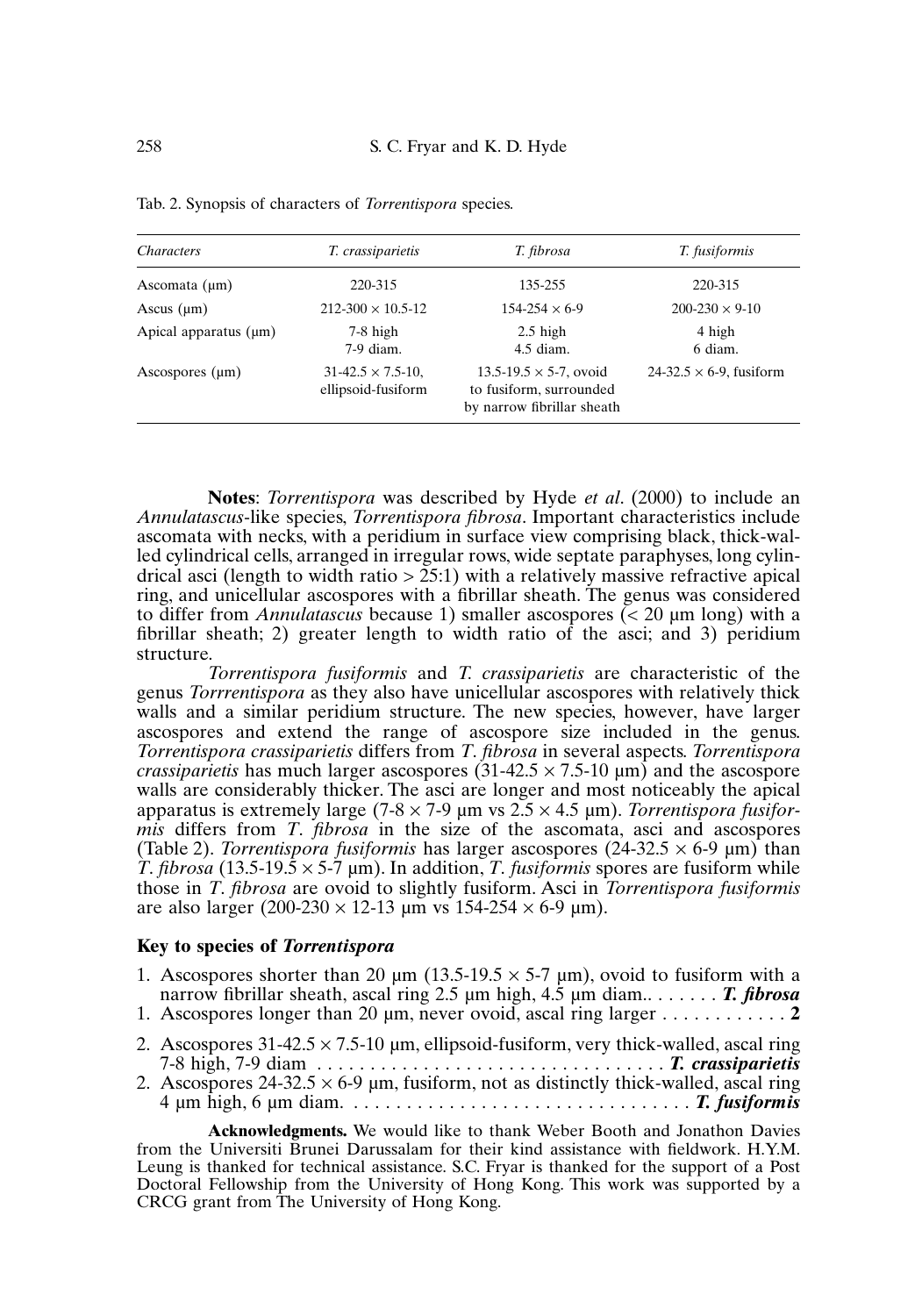#### **REFERENCES**

- BARR M.E., 1994 Notes on the Amphisphaeriaceae and related families. *Mycotaxon* 51: 191-224.
- CAI L., TSUI C.K.M., ZHANG K.Q. & HYDE K.D., 2002 Aquatic fungi from Lake Fuxian, Yunnan, China. *Fungal Diversity* 9: 57-70.
- CAI L., ZHANG K.Q., MCKENZIE E.H.C. & HYDE K.D. 2003a Freshwater fungi from bamboo and wood submerged in the Liput River in the Philippines. *Fungal Diversity* 13: 1-12.
- CAI L., ZHANG K.Q. & HYDE K.D., 2003b Freshwater ascomycetes.. *Fungal Diversity Research Series* 10: 275-324.
- KANE D.F., TAM W.Y.  $\&$  JONES E.B.G., 2002 Fungi colonising and sporulating on submerged wood in the River Severn, UK. *Fungal Diversity* 10: 45-55.
- FALLAH P.M.  $\&$  SHEARER C.A., 2001 Freshwater ascomycetes: new or noteworthy species from north temperate lakes in Wisconsin *Mycologia* 93: 566-602.
- FRYAR S.C., DAVIES J., BOOTH W., HYDE K.D. & HODGKISS I.J., 2001 Succession of fungi on wood in a brackish water habitat. *Mycologia* 96: 219-225.
- FRYAR S.C., BOOTH W., DAVIES J., HODGKISS I.J. & HYDE K.D., 2004 Distribution of fungi on wood in the Tutong River, Brunei. *Fungal Diversity*  17: (in press).
- HO W.H. & HYDE K.D., 2000 A new family of freshwater ascomycetes. *Fungal Diversity* 4: 21-36.
- HO W.H., YANNA, HYDE K.D. & HODGKISS I.J., 2002 Seasonality and sequential occurrence of fungi on wood submerged in Tai Po Kau Forest Stream, Hong Kong. *Fungal Diversity* 8: 21-43.
- HYDE K.D. 1992 The genus *Saccardoella* from intertidal mangrove wood. *Mycologia* 84: 803-810.
- HYDE K.D. 1994 Aquatic fungi on rachides of *Livistona* in the Western Province of Papua New Guinea. *Mycological Research* 98: 719-725.
- HYDE K.D. & NAKAGIRI A., 1991. *Mangrovispora pemphii* gen. et sp. nov., a new marine fungus from *Pemphis acidula*. *Systema Ascomycetum* 10: 19-25.
- HYDE K.D.  $\&$  POINTING S.B. (eds.) 2000 Marine mycology a practical approach. *Fungal Diversity Research Series* 1: 1- 377.
- HYDE K.D., GOH T.K. & STEINKE T.D., 1998 Fungi on submerged wood in the Palmiet River, Durban, South Africa. *South African Journal of Botany* 64: 151-162.
- HYDE K.D., SARMA V.V. & JONES E.B.G., 2000 Morphology and taxonomy of higher marine fungi. In: *Marine Mycology – a practical approach* (eds. K.D. Hyde and S.B. Pointing). *Fungal Diversity Research Series* 1: 172-204.
- HYDE K.D., HO W.H., JONES E.B.G., TSUI K.M. & WONG W.S.W., 2000 *Torrentispora fibrosa* gen. sp. nov. (*Annulatascaceae*) from freshwater habitats. *Mycological Research* 104: 1399-1403.
- HYDE K.D., YANNA, PINNOI A. & JONES E.B.G., 2003 *Goidanichiella fusiforma* sp. nov. from palm fronds in Brunei and Thailand. *Fungal Diversity* 11: 119-122.
- MCKENZIE E.H.C., PINNOI A., WONG M.K.M., JONES E.B.G. & HYDE K.D., 2002 Two new hyaline *Chalara* species and a key to species described since 1975. *Fungal Diversity* 11: 129-139.
- SHEARER C.A. 1978 Fungi from the Chesapeake Bay and its tributaries. VII. *Luttrellia estuarina* gen et sp. nov. (Ascomycetes). *Mycologia* 70: 692-697.
- SIVICHAI S., JONES E.B.G. & HEWYL-JONES N.L.,  $2002 -$  Fungal colonisation of wood in a freshwater stream at Tad Ta Phu, Khao Yao National Park, Thailand. *Fungal Diversity* 10: 113-129.
- TSUI C.K.M., HYDE K.D., HODGKISS I.J. & GOH T.K., 1998. A new freshwater species of *Saccardoella* from Hong Kong and South Africa. *Mycologia* 90: 701-704.
- TSUI C.K.M. & HYDE K.D., 2003 Freshwater Mycology. *Fungal Diversity Research Series* 10: 1-350.